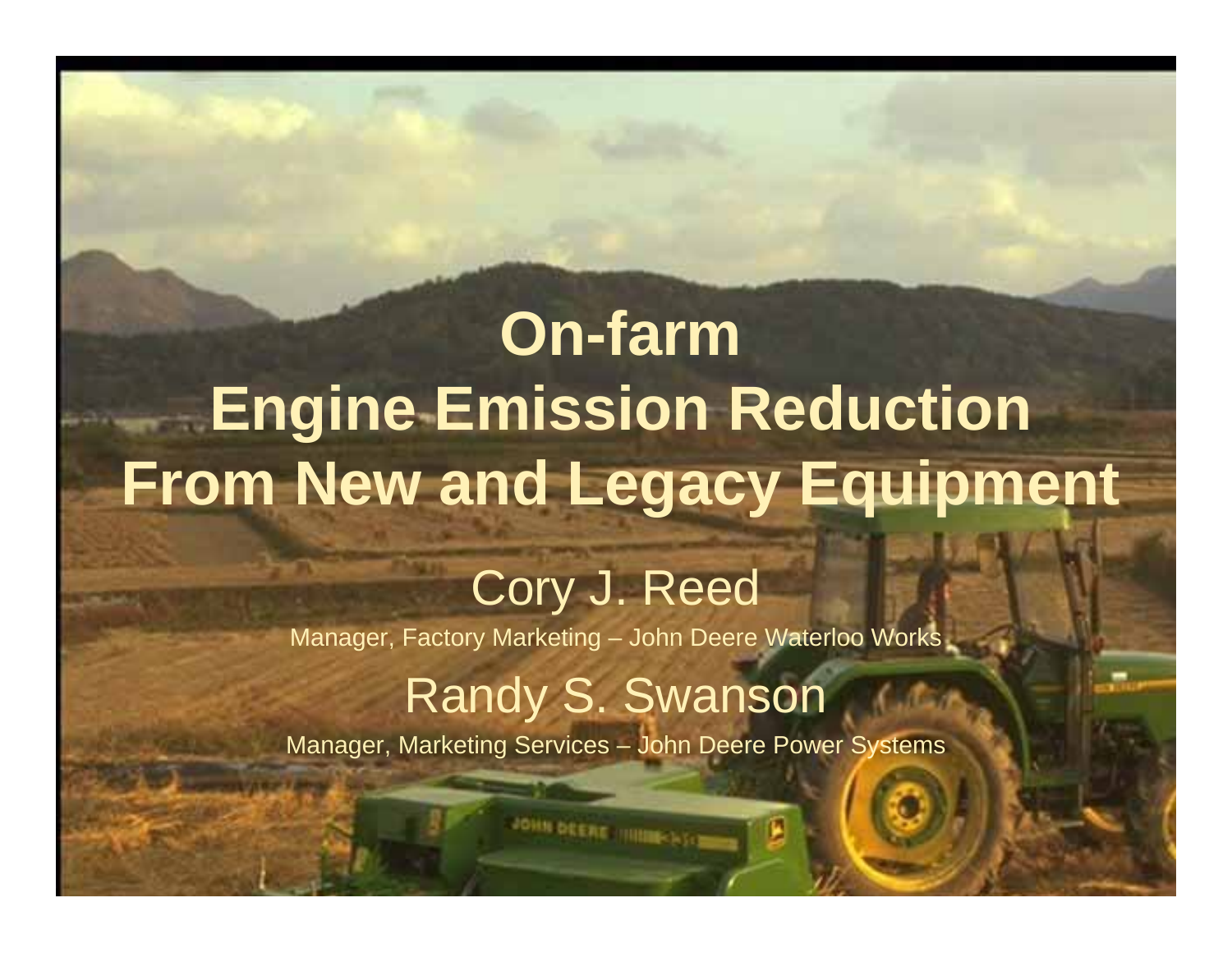# **Reducing Engine Emissions**

¾ Reducing Exhaust Emissions Through Technology

Randy S. Swanson



¾ Reducing Emissions Through Production Efficiency

#### **Considering Creatin Telematics** oil Mapping Communications Multispectra Imagen **L.Time Field**



Cory J. Reed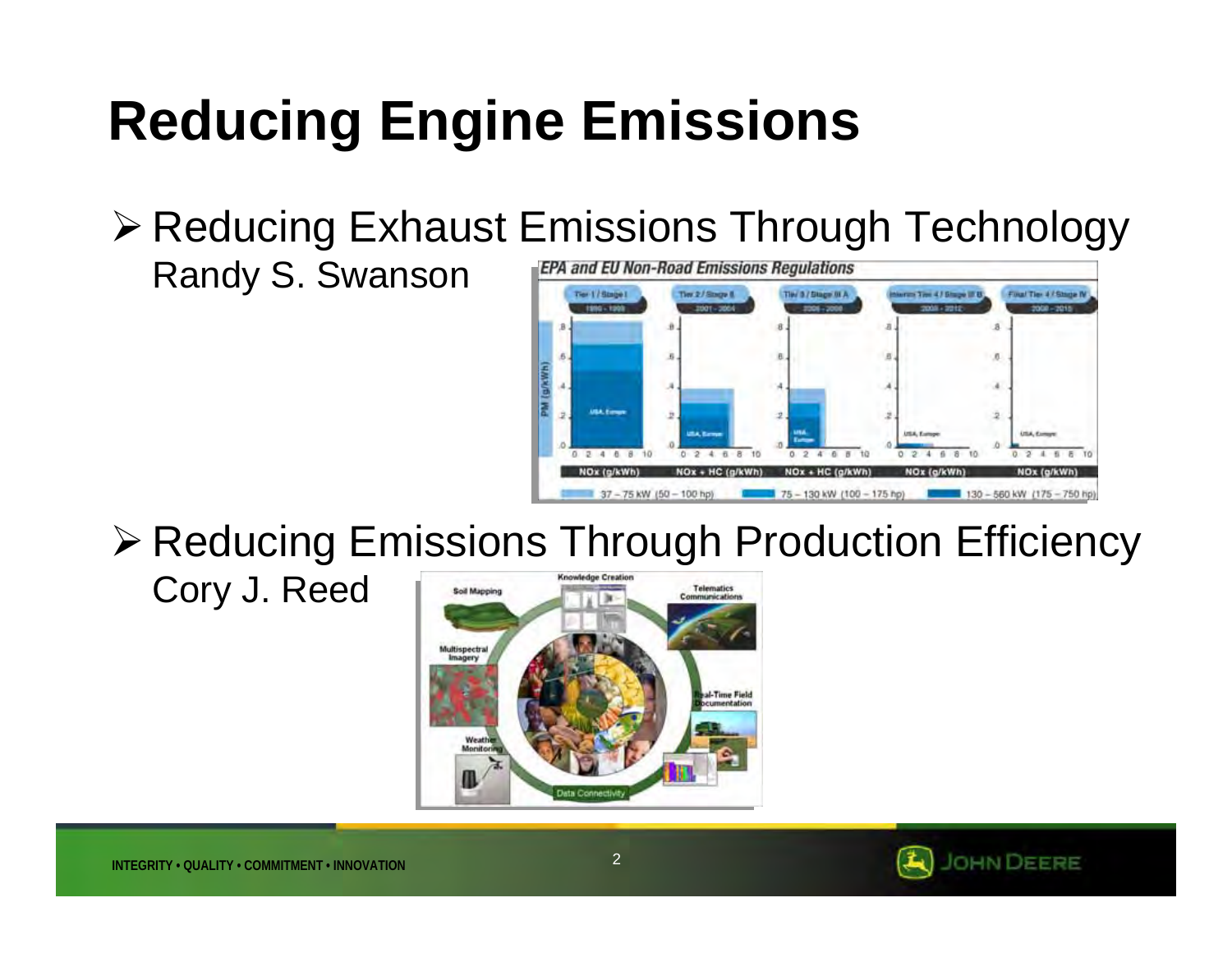# **Reducing New Engine Emissions**

#### ¾ Intake Air Management

- Natural Aspiration
- Turbos: Fixed, Wastegate, Variable Geometry, Twin
- Charge Air Cooling
- 2 / 4 Valve Heads
- ¾ Fuel Injection Control
	- •Timing
	- Single / Multiple Injection
	- Increased Pressure







- ¾ Exhaust Gas Management
	- Exhaust Gas Recirculation
	- Aftertreatment
- ¾ Controls
	- Mechanical
	- • Electronic
		- **Engine Only**
		- Г Integrated w / Equipment

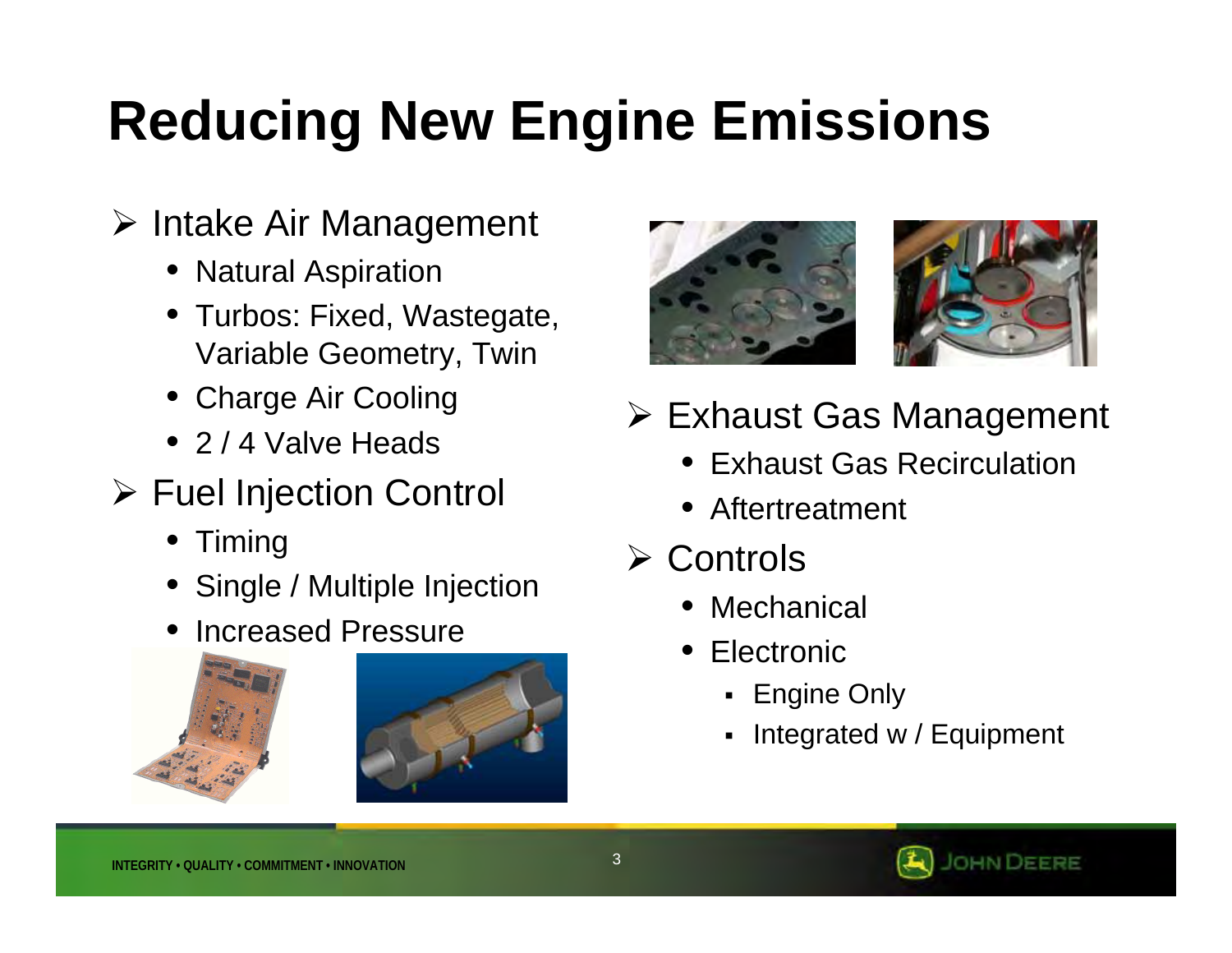#### **John Deere Engine Strategy**

¾ Power through technology

- PowerTech™ production started in the mid 90's
- ¾ Clean performance
	- Latest engine technologies
	- Meet or exceed regulations
	- Drive customer value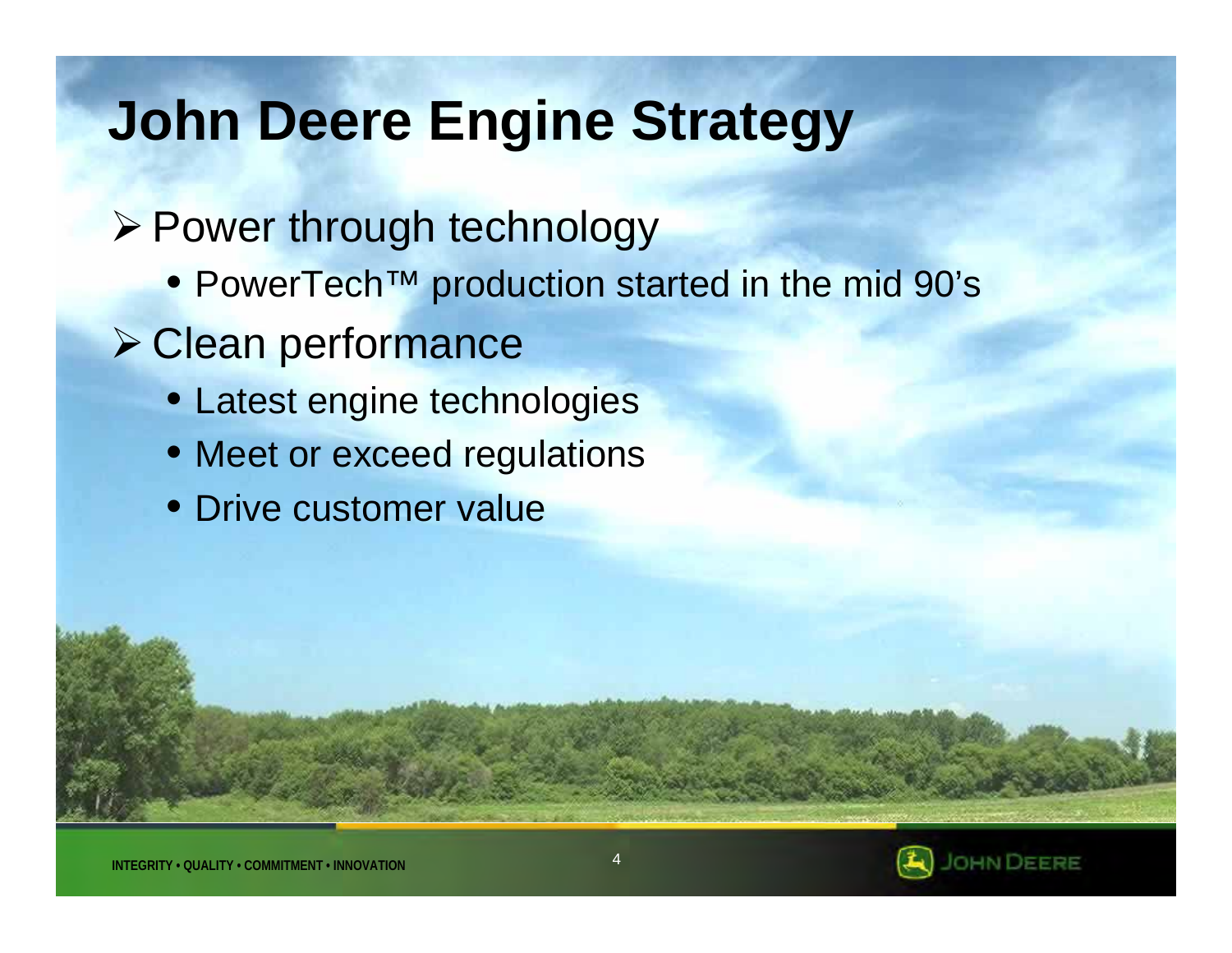

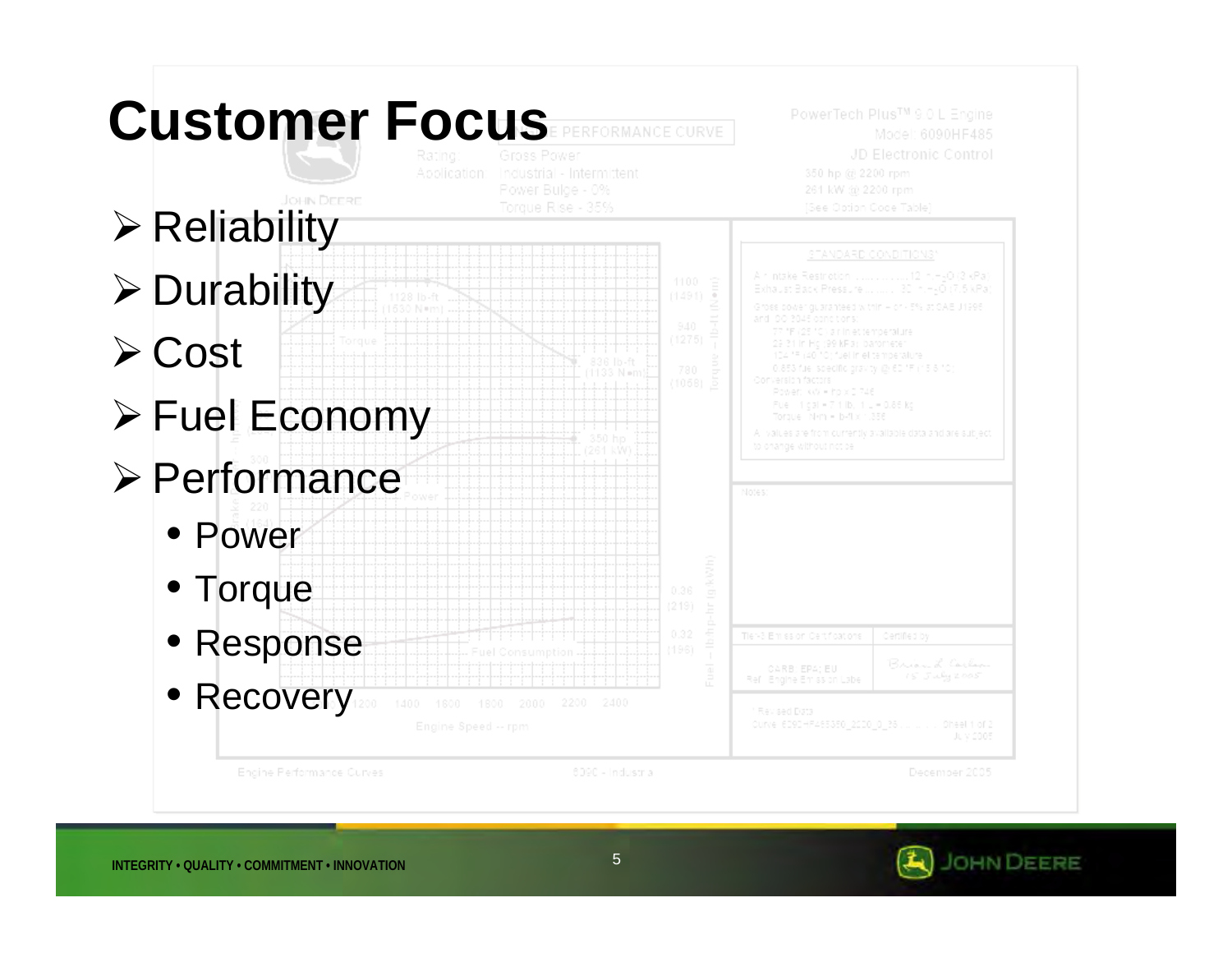#### **PowerTech Building Blocks**



**PowerTech M™PowerTechE™** 



**PowerTech Plus™**

| Injection     | <b>Multiple</b> | <b>Single</b>   |
|---------------|-----------------|-----------------|
| <b>Valves</b> | 2 per cylinder  | 4 per cylinder  |
| Turbo         | <b>Fixed</b>    | <b>Variable</b> |
| <b>EGR</b>    | <b>None</b>     | <b>Cooled</b>   |

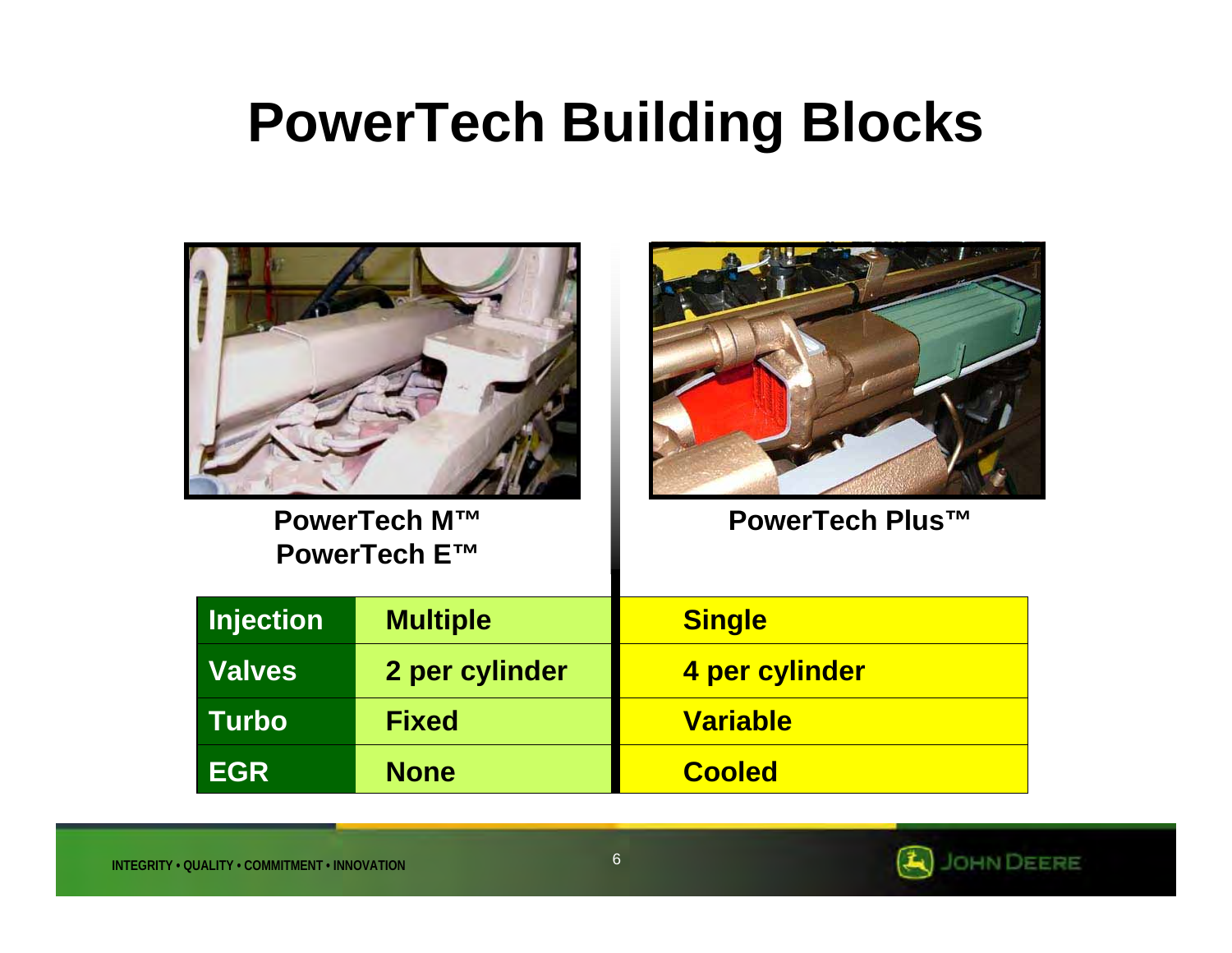### **4.5L Engines**



**~100 hp ~315 Ft-lb Torque ~19.1 Hp-hr/gal**



**~175 hp (+75%) ~475 Ft-lb Torque (+51%) ~19.8 Hp-hr/gal (+4%)**

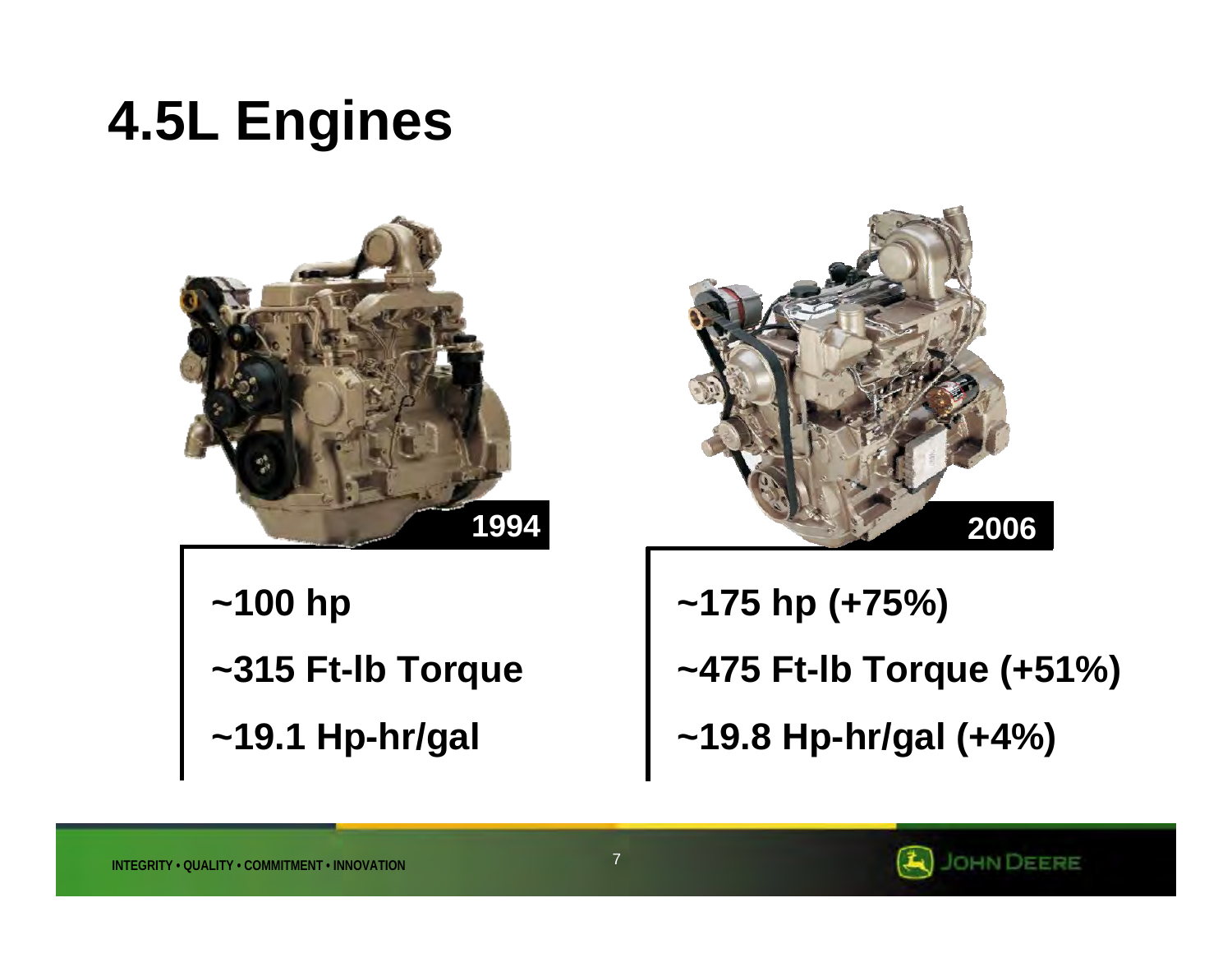### **6.8L Engines**



**~175 hp ~475 Ft-lb Torque ~19.1 Hp-hr/gal**



**~275 hp (+57%) ~755 Ft-lb Torque (+60%) ~20.1 Hp-hr/gal (+4%)**

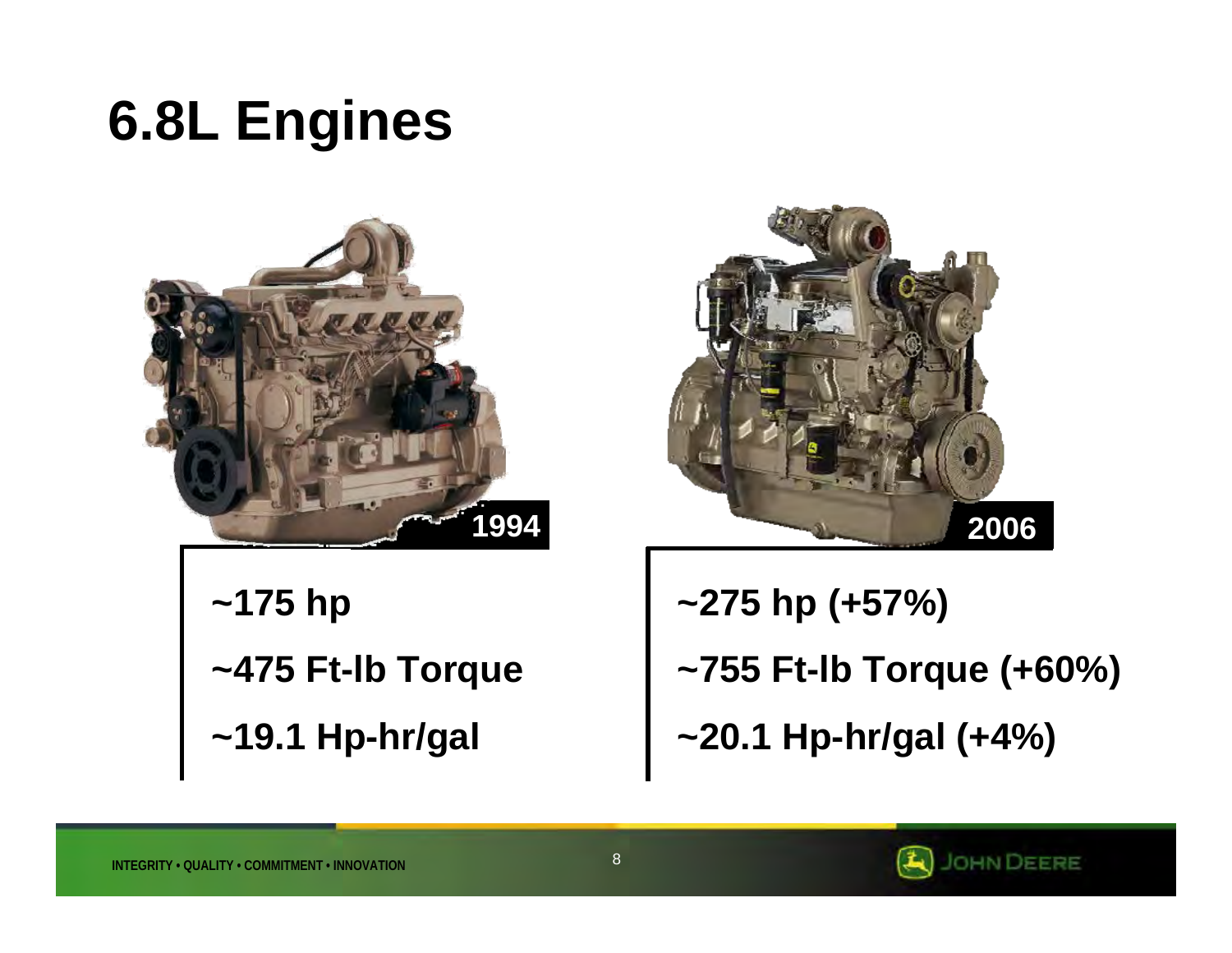# **Reducing New Engine Emissions**

¾ Increased complexity and cost to meet emissions

- Driving collaboration between component, engine and equipment manufacturers
- ¾ Strive to offset increased cost with fuel economy and performance improvement
	- Dependent on matching technology with use
- ¾ Reliable and durable solutions a must

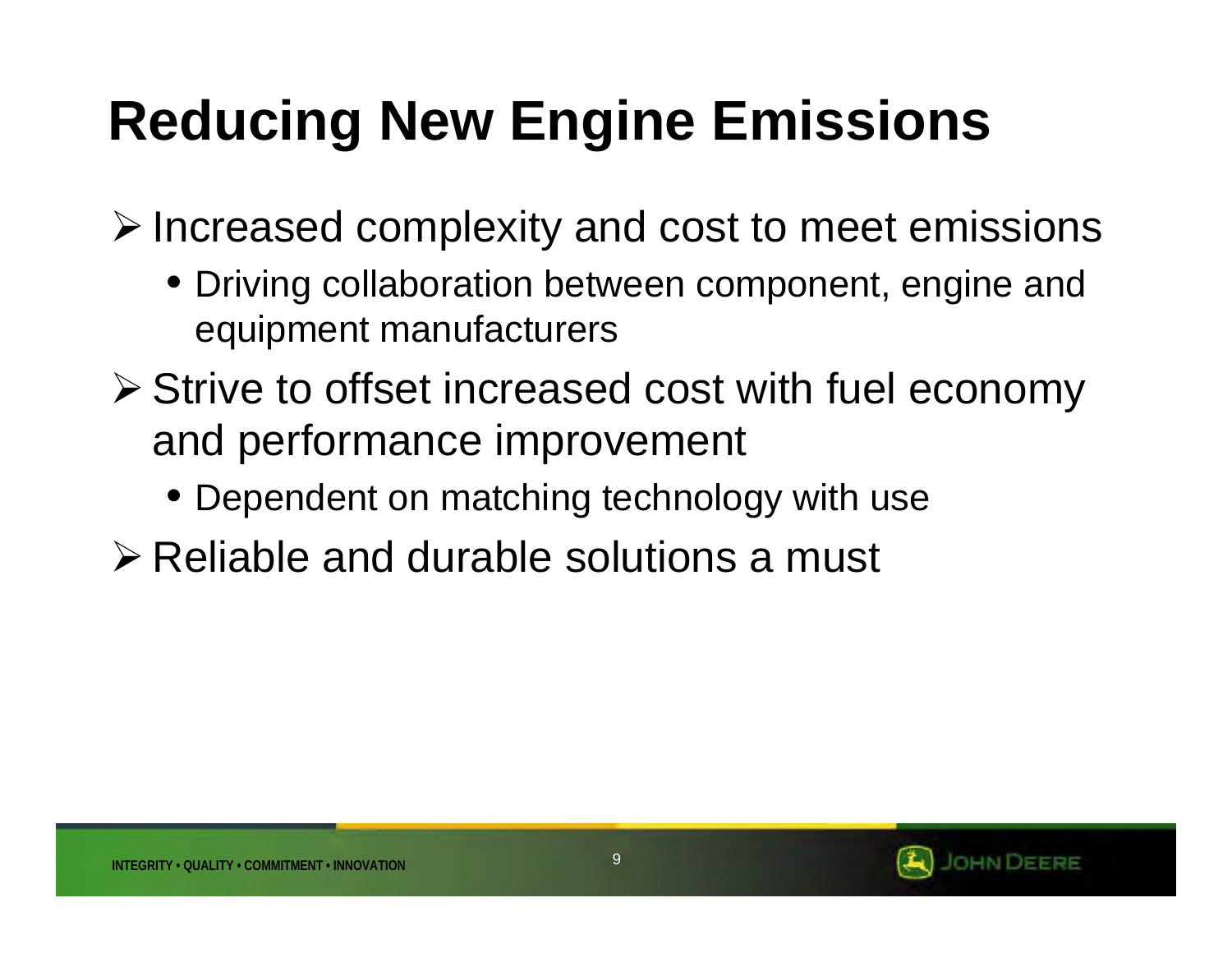# **Retrofit of Legacy Equipment**



**INTEGRITY • QUALITY • COMMITMENT • INNOVATION**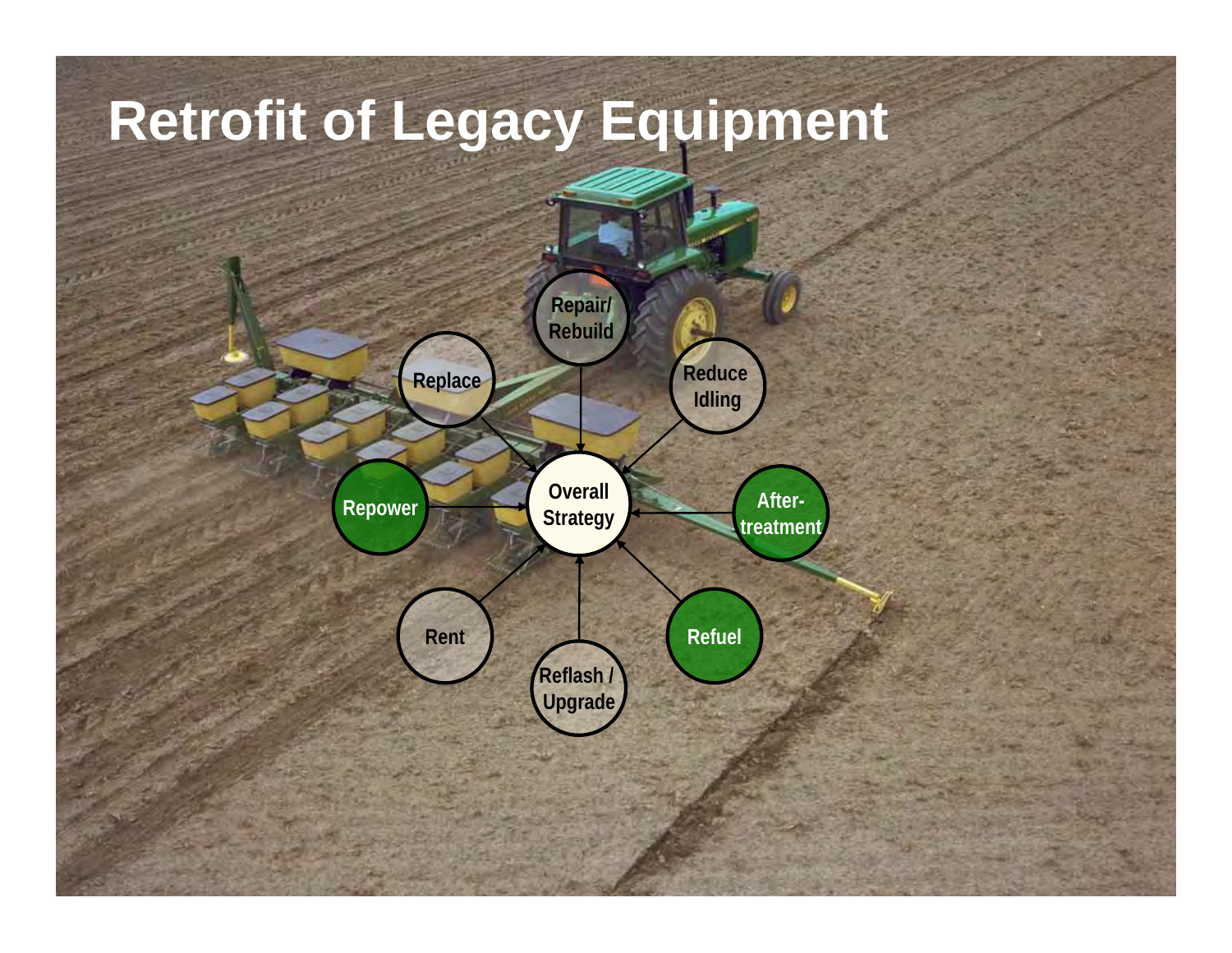#### **Aftertreatment & Verified Retrofit**

- ¾ Exhaust Gas Recirculation (EGR)
- ¾ Diesel Particulate Filter (DPF)
- ¾ Controller
- ¾ Cooling circuit plumbing
- **≻ Brackets & hardware**



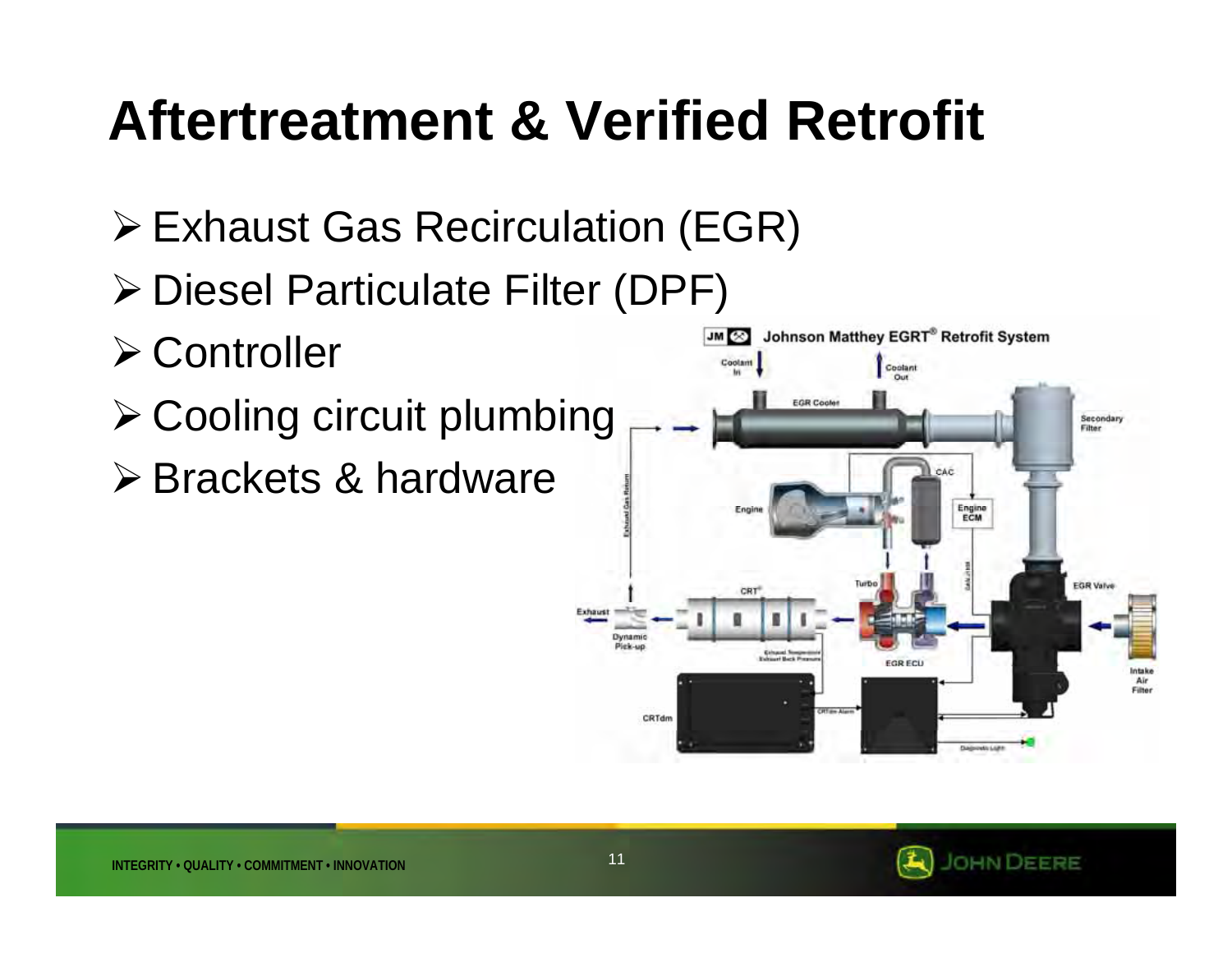#### **Potential Aftertreatment Installation**

- ¾ Technical expertise required
- ¾ Field installed by system supplier's distributor



¾ Will it be more cost effective than other options?

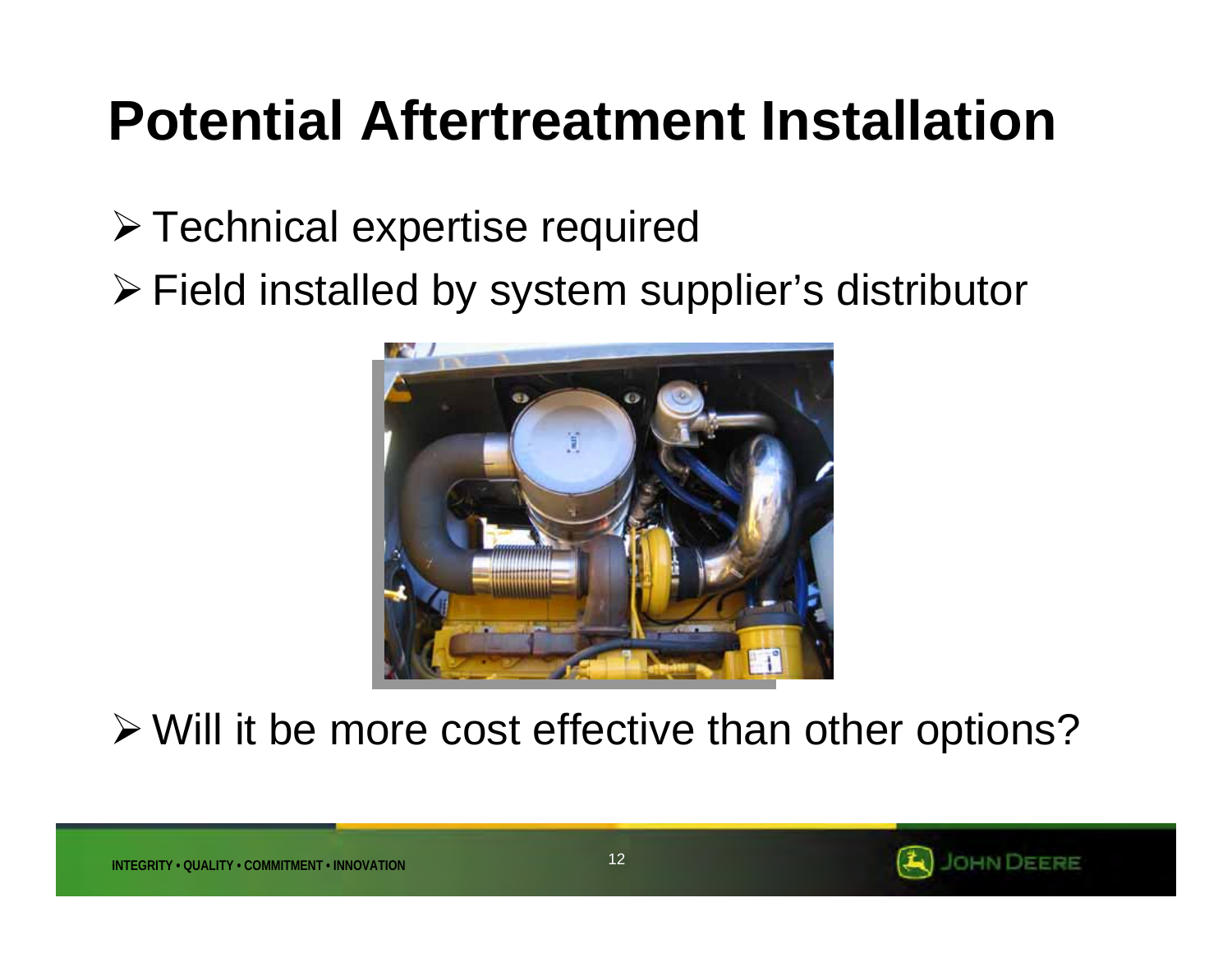### **Aftertreatment Service**

- ¾ Requires removal and cleaning of PM filter
	- ~2000 hours
	- Hours customer / application dependent
	- Must be serviced at certified location



- What's financial impact of maintenance and downtime?
- ¾ Requires Ultra Low Sulfur Diesel (ULSD)
	- On-highway fuel
	- Available nationwide
	- Only fuel available in emission sensitive areas (i.e. California, large metro areas)

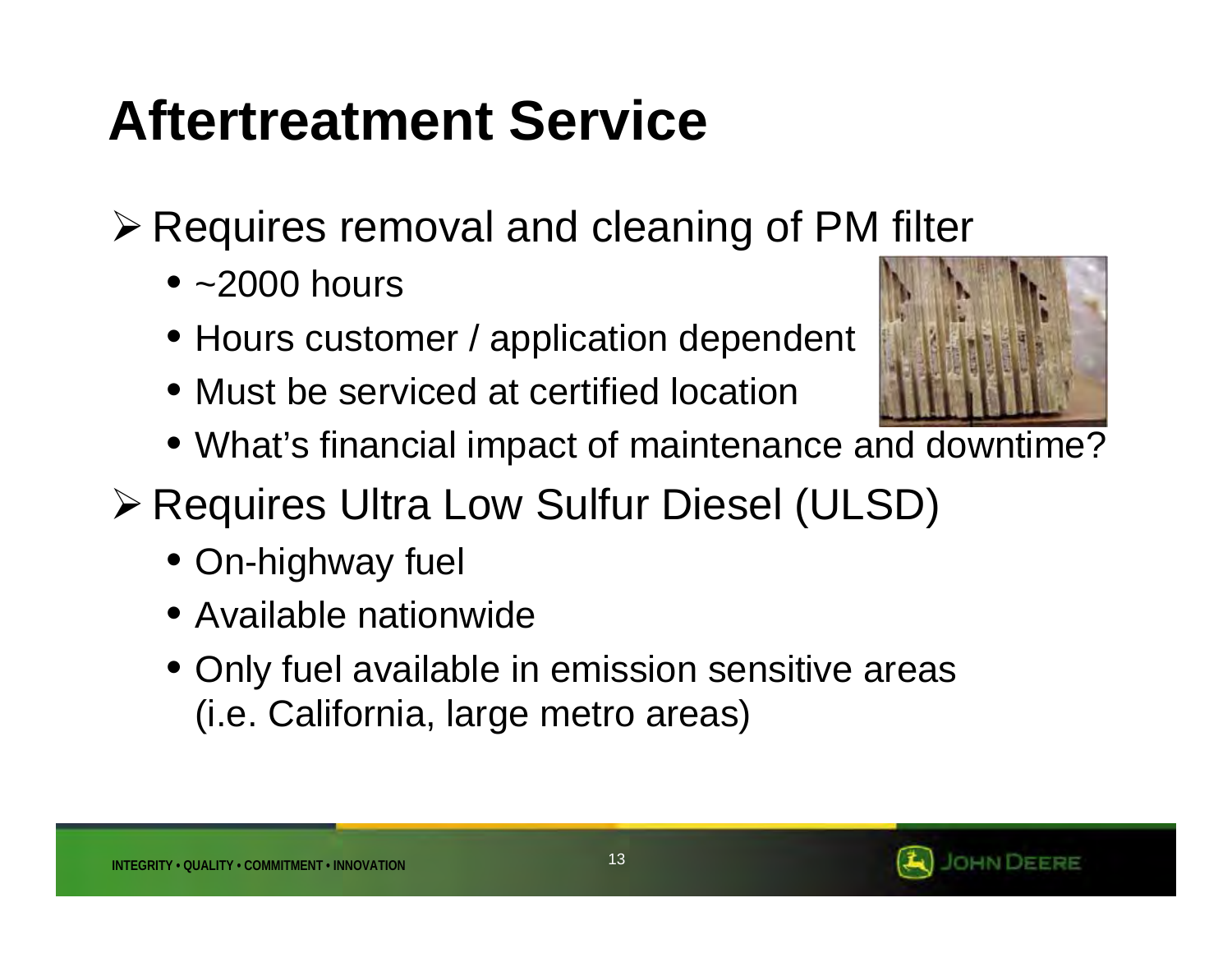# **Refuel**

- ¾ Support use of ULSD
- ¾ Biodiesel @ John Deere
	- 2% factory fill
	- 5% encouraged since 2001
- ¾ John Deere working with biodiesel industry
	- Promoting quality standards
	- Distribution guidelines
	- Handling guidelines



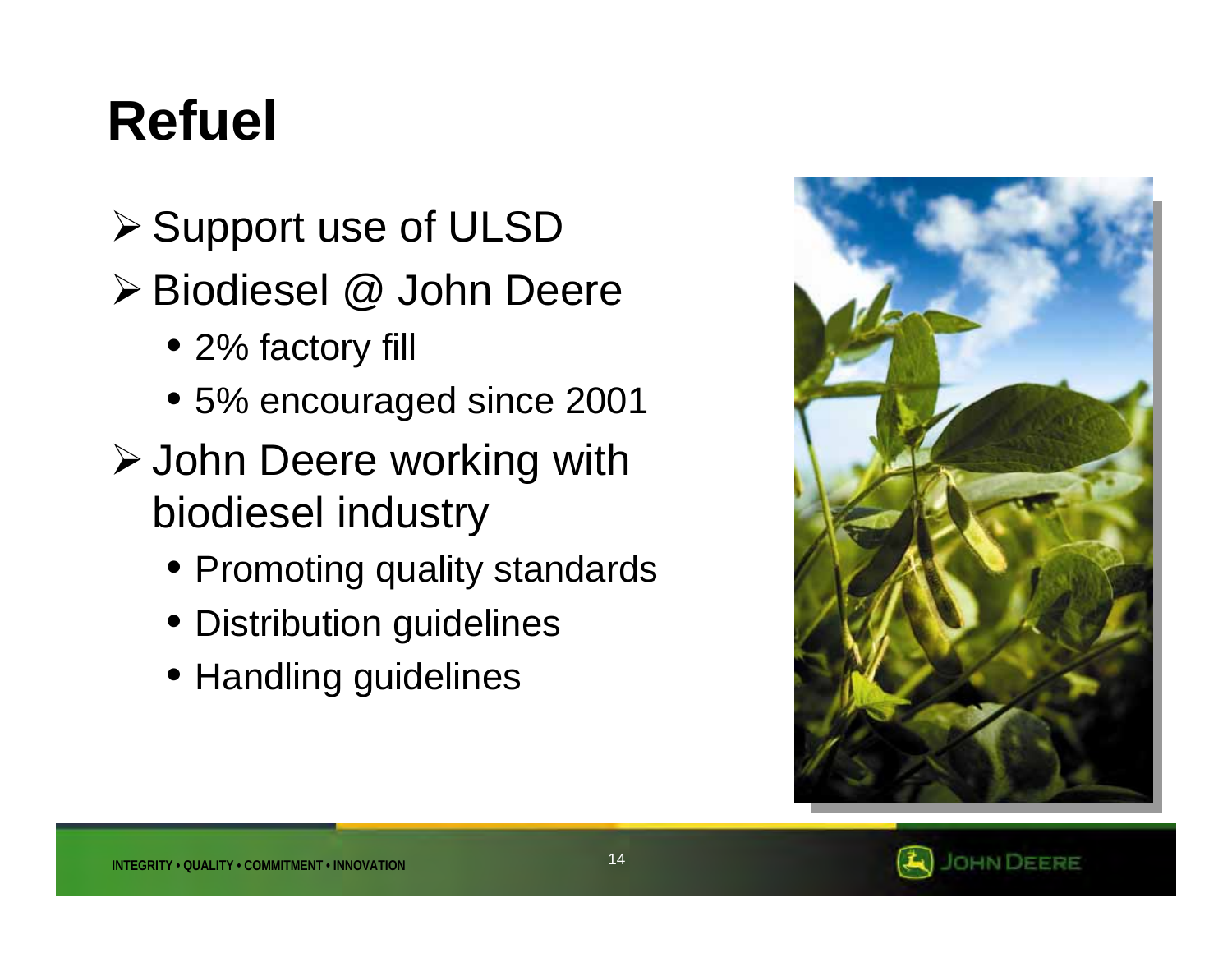# **Potential Repower Program**

- ¾ Highly Engineered
- ¾ National in Scope
	- One price, one design
- ¾ Support Required
	- Engine and equipment



¾ Unlikely to be cost effective for smaller, older, high hour or low usage equipment



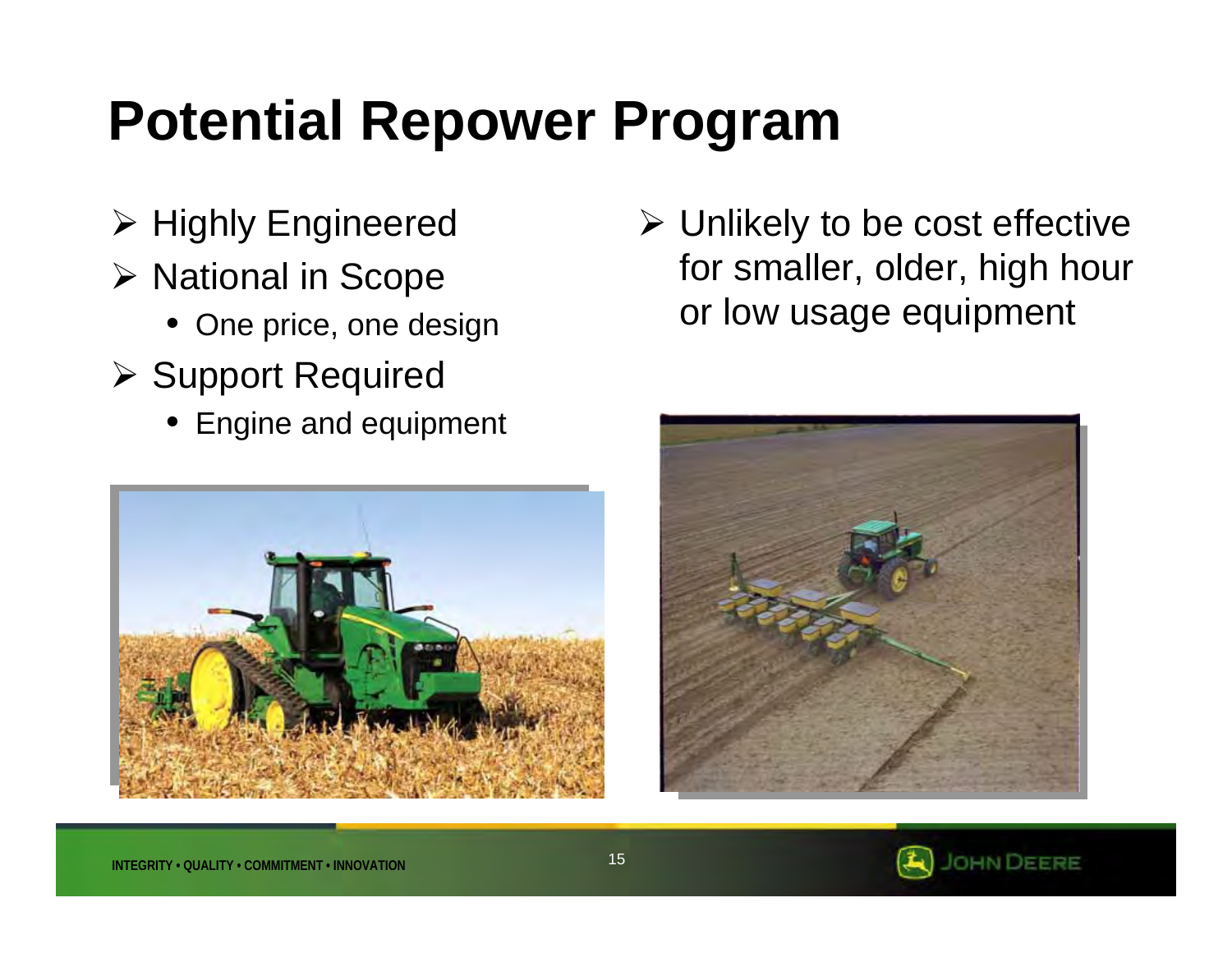# **Retrofit of Legacy Equipment**



**INTEGRITY • QUALITY • COMMITMENT • INNOVATION**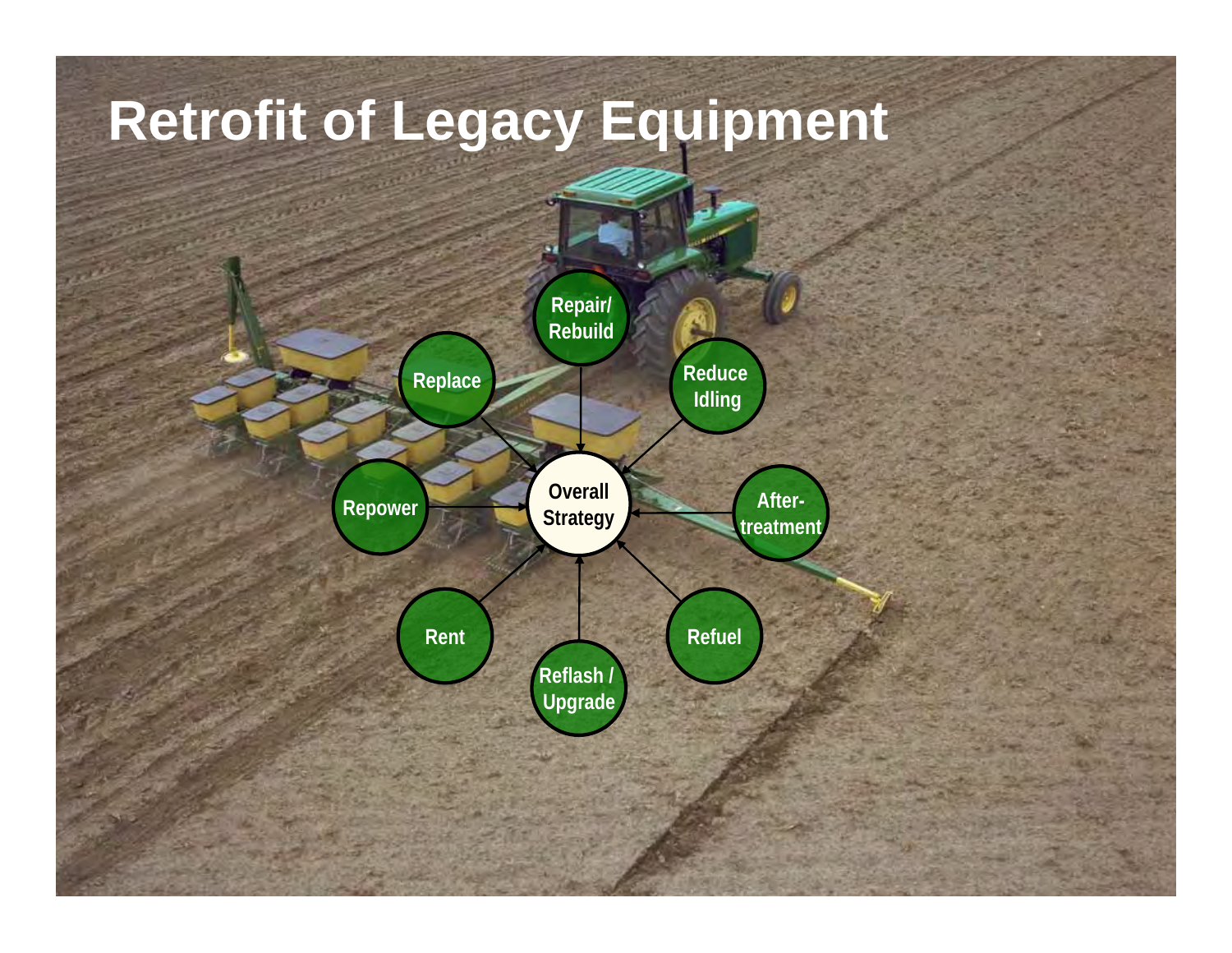# **Reducing Emissions Through Production Efficiency**

#### Cory J. Reed

Manager, Factory Marketing – John Deere Waterloo Works

JOHN DEERE THIRDS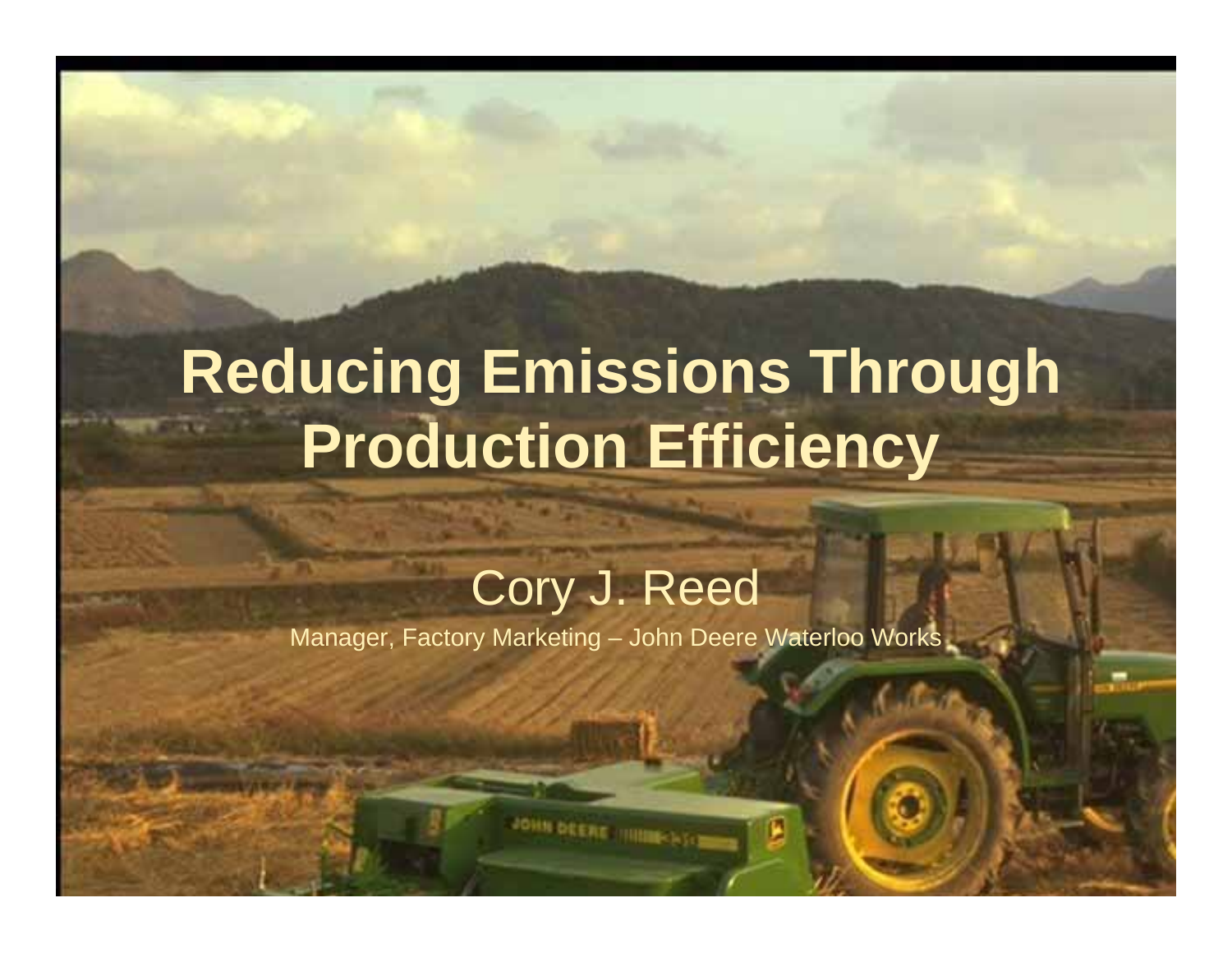### **Market Factors in Agriculture**

- ¾ Economic Challenges
	- Rising Input Costs
	- Global Competition
	- Food Security / Identity Preservation
	- Labor
- ¾ Environmental Challenges
	- Air Quality
	- Water Quality / Source
	- Climate
- ¾ Farm Policy

•







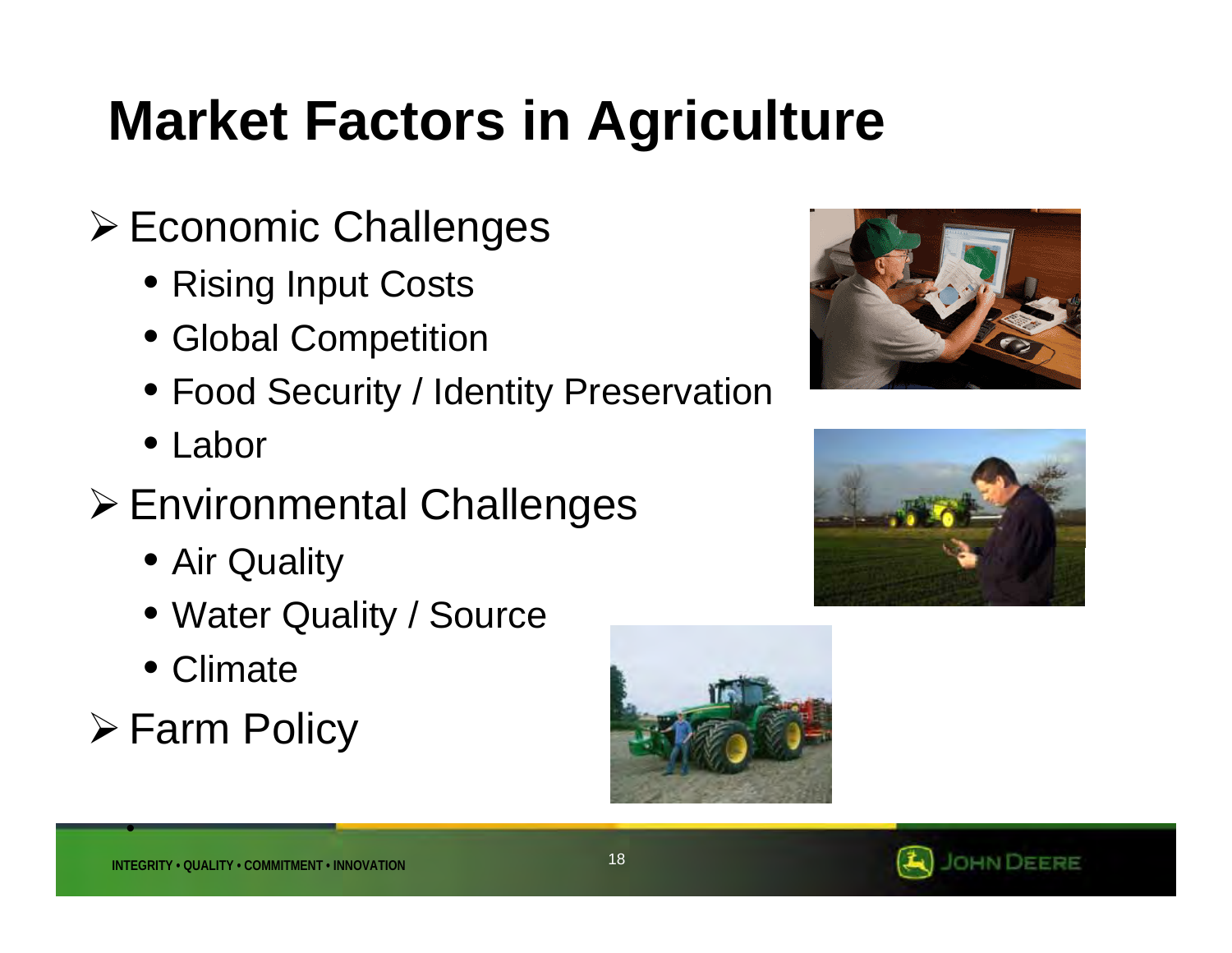#### **Reduced Emissions Through Platform Updates**

- ¾ Four product iterations in since 1994, each update with new emissions technology
- $\ge$  90% reduction in NO<sub>x</sub> and 95% reduction in PM by Tier 4
- $\triangleright$  Significant investment to maintain and improve vehicle productivity
- $\triangleright$  For retrofits, we must analyze which platforms can create the biggest impact on emissions



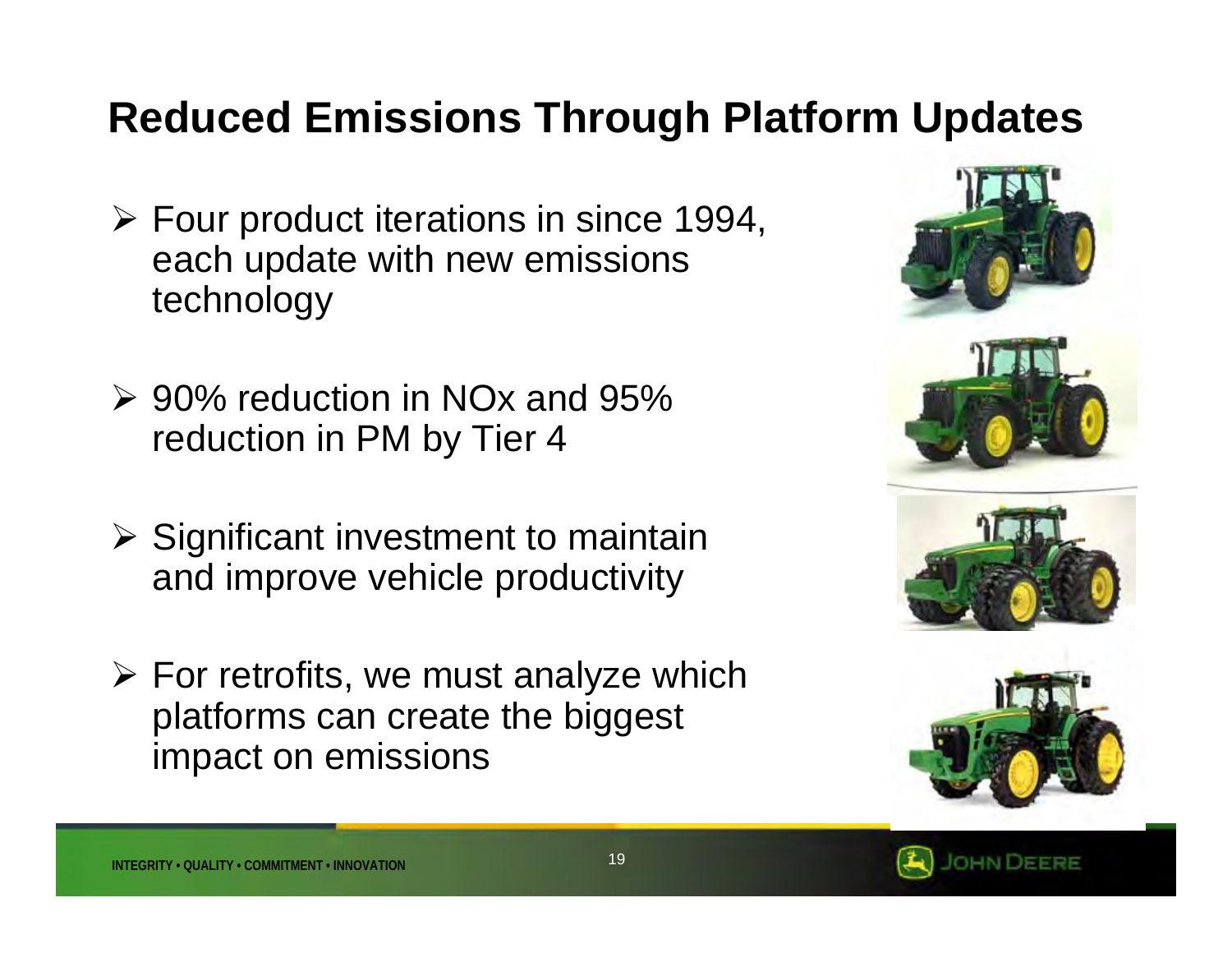#### **Reduced Emissions Through Production Efficiency**

#### ¾ Vehicle Efficiency

- Optimize power transfer and engine operation
- Intelligent vehicle technologies
	- **Infinitely Variable Transmissions (IVT)**
	- **Intelligent Power Management**

#### ¾ Farming System Efficiency

- No-till / Minimum till
- Single pass farming
- Precision farming



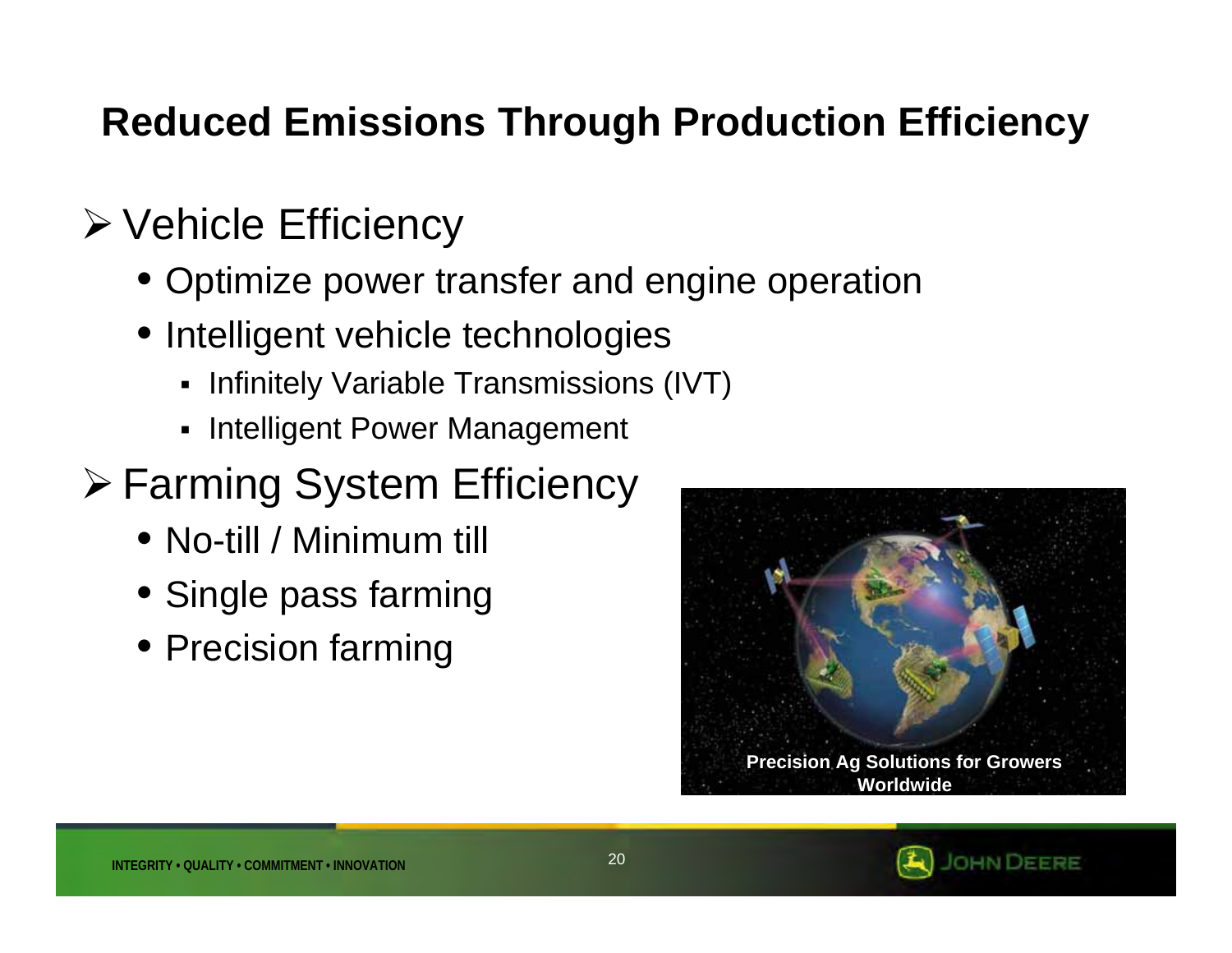#### **Enabling Technologies John Deere Ag Management Solutions**

- ¾ Reduce overlap, maximize output
- $\triangleright$  Enable water management
- ¾ Precision placement of seed, chemical, fertilizer



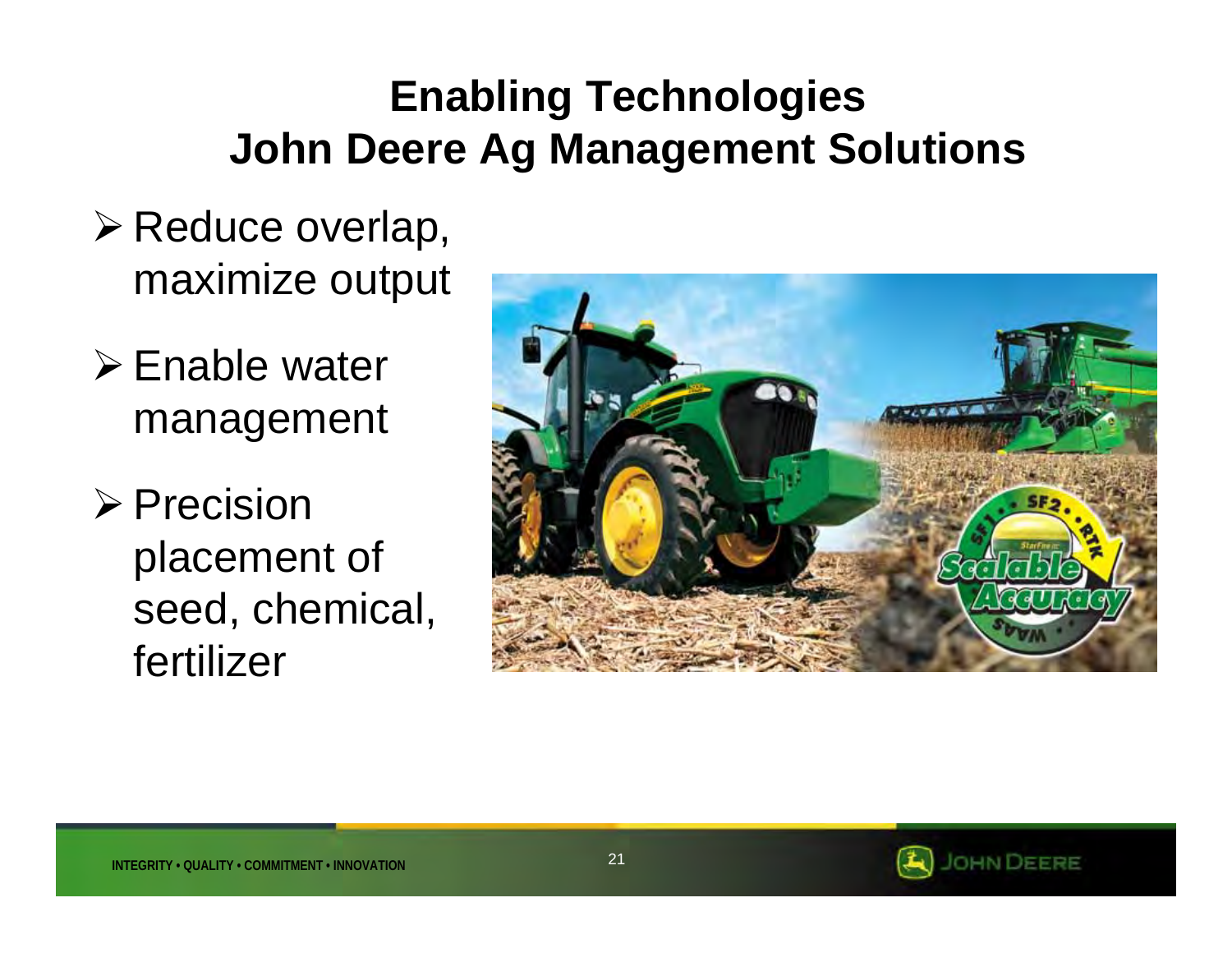#### **Enabling Technologies John Deere Agri Services**

¾ Turning information and technology into insight and strategies that add value to agriculture and reduce exhaust output



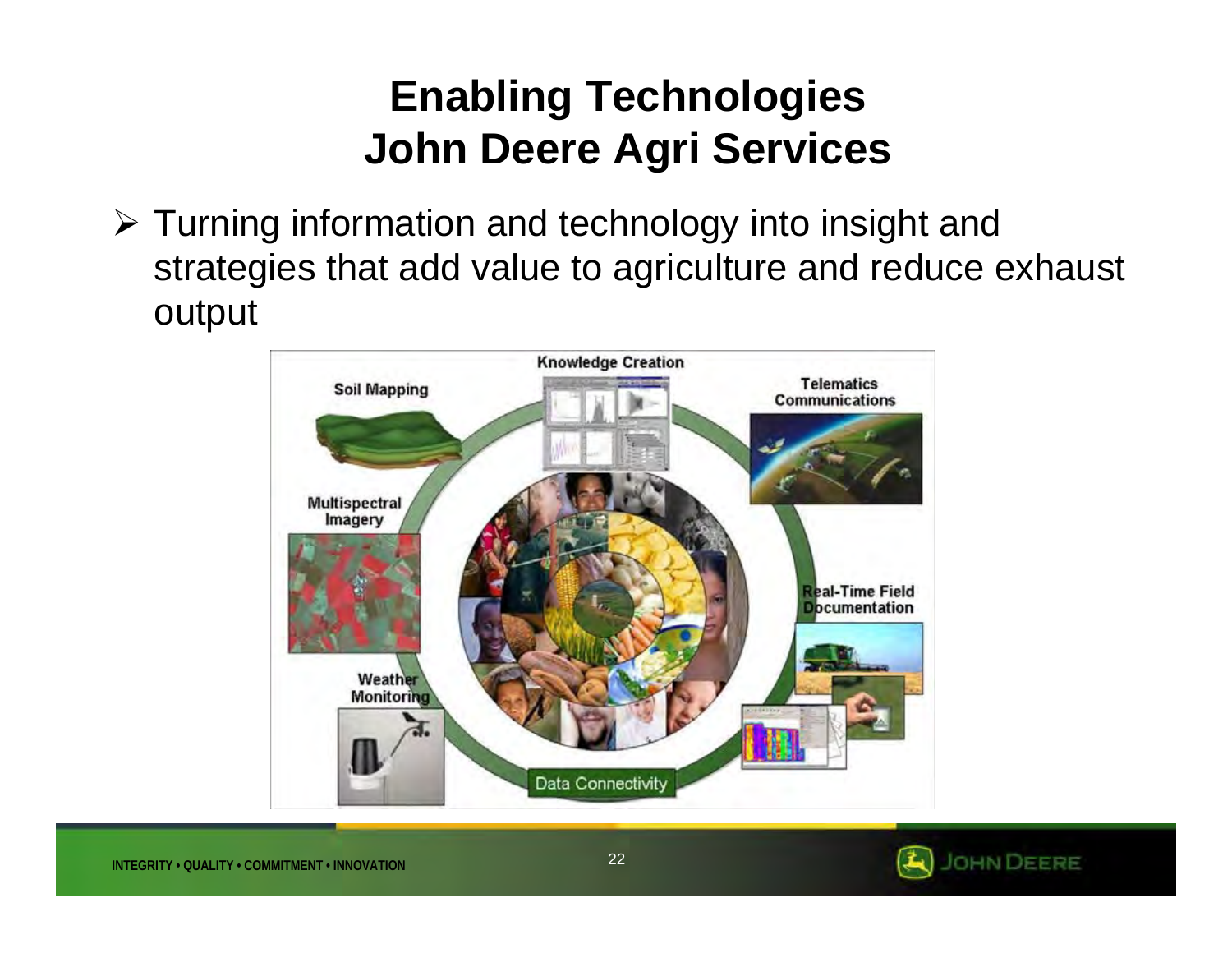#### **Sustainable Alternative Energy**

- ¾ Biomass
- $\triangleright$  Bio Fuel
- ¾ Wind Energy